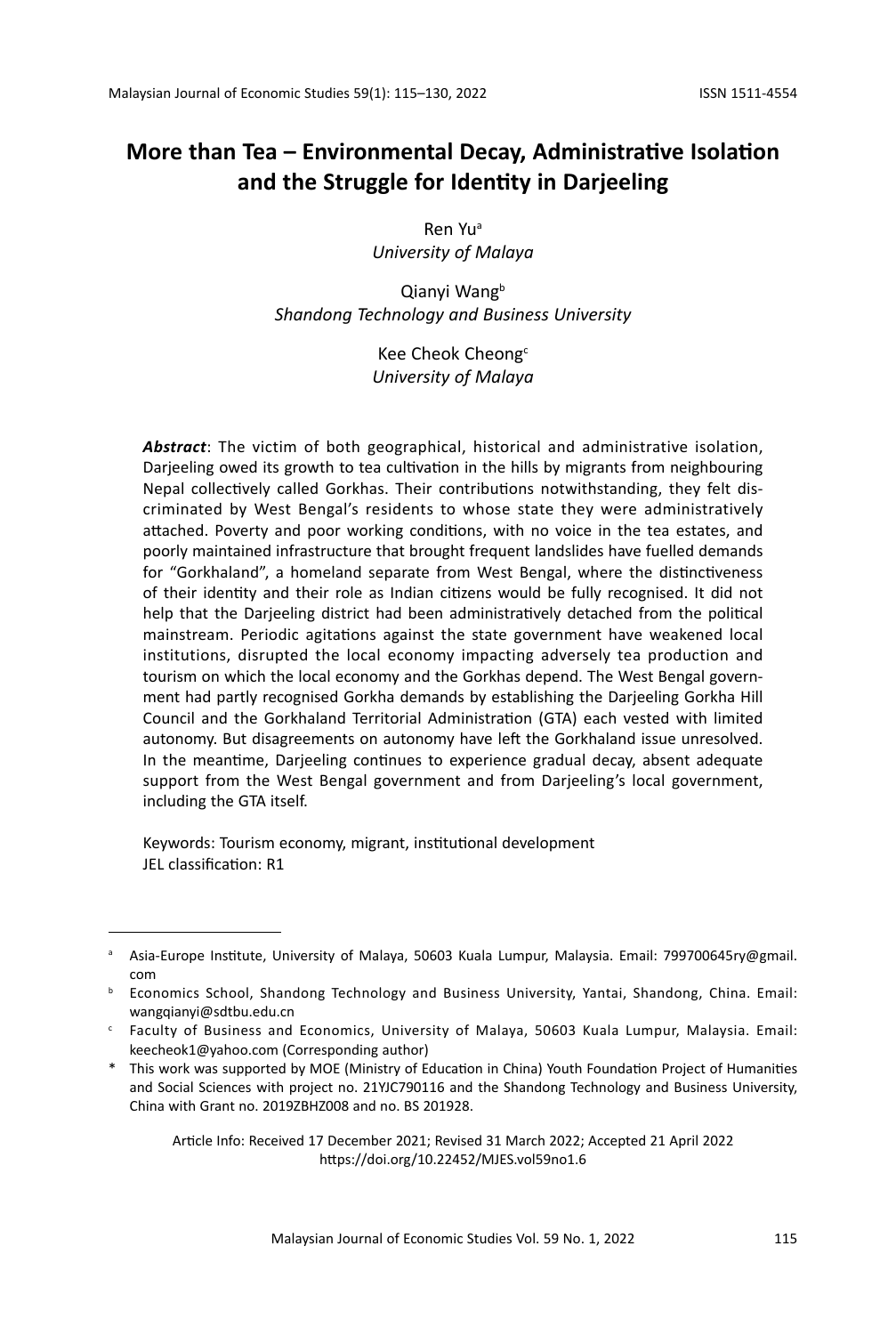## **1. Introduction**

The name Darjeeling is nowadays identified with a type of premium tea. That identification not only understates the narrative associated with the name and underestimates the district's role in history. While tea is indeed a specialty of the district of which the town Darjeeling is the centre, the story of Darjeeling goes much further, historically, culturally, economically and administratively with the tea industry woven into the area's history, economic fabric and identity (Agarwal, 2017). These factors also impact the efficacy of the local institutions in dealing with the provincial and central government.

Geographically, Darjeeling (21 degrees 01'59" N; 88 degrees 16' 00" E) is a town located at 2127 m above sea level. Administratively, it is in a district of the same name in the Indian state of West Bengal. The Darjeeling hills are located at the foothills, the Lesser and the sub-Himalaya belt of the Eastern Himalayas. It is blessed by a pleasant climate with a cool average temperature of 16.7°C that attracted the British in search of a hill resort and a retreat from the intense summer heat in the Indian plains. However, its abundant rainfall, averaging 3,500 mm (140 inches) a year renders the whole area susceptible to landslides (https://en.climate-data.org/asia/india/west-bengal/ darjeeling-33809/). In relation to the rest of India, its situation in a 27 km corridor connecting the bulk of the Indian subcontinent to its north-eastern territories and hemmed in by the borders of Bangladesh and Nepal likened it topographically to "the chicken's neck". Thus, geography has helped to add distance between Darjeeling and the rest of India. $1$ 

But it is not just geography that separates Darjeeling from the rest of West Bengal and India. Its brief history also contributes to its distinctiveness. History's role is more than about the area's distinctive features. It set the tone for all subsequent developments, and therefore deserves elaboration.

## **2. Historical Review**

Historically, the first King of the Gorkha kingdom was said to be Dravya Shah in 1559 (Hamilton, 1819). Around 1736, the Gorkha Kingdom embarked upon a campaign of expansion that took in the area around Darjeeling, at that time under the dominion of Sikkim, but not deemed to be of any importance and for which no clear boundaries existed. But beyond their expansion eastwards, they controlled much of Sikkim, driving the Raja (Chogyal) of Sikkim from power. The Gorkha Kingdom reached its height early in the 19th century but this raised British (East India Company)<sup>2</sup> concerns that the Gorkha Kingdom might control their entire northern frontier. The result was the Anglo-Nepalese War which broke out in 1814 and which the British won. The Treaty of Sugauli in 1815 forced the Gorkhas to relinquish their conquests to the East India Company. Then in the Treaty of Titalia in 1817, the conquered Sikkim territory was returned to the Raja of Sikkim (Government of West Bengal, 2021).

 $1$  The journey from Bagdogra airport, the closest airport, to Darjeeling, about 90 km away on an often

congested two-lane road, can take 3 hours.<br><sup>2</sup> Founded on December 31, 1600, the East India Company extended its control of the whole of India from the mid-1700s (Johnson, 2017).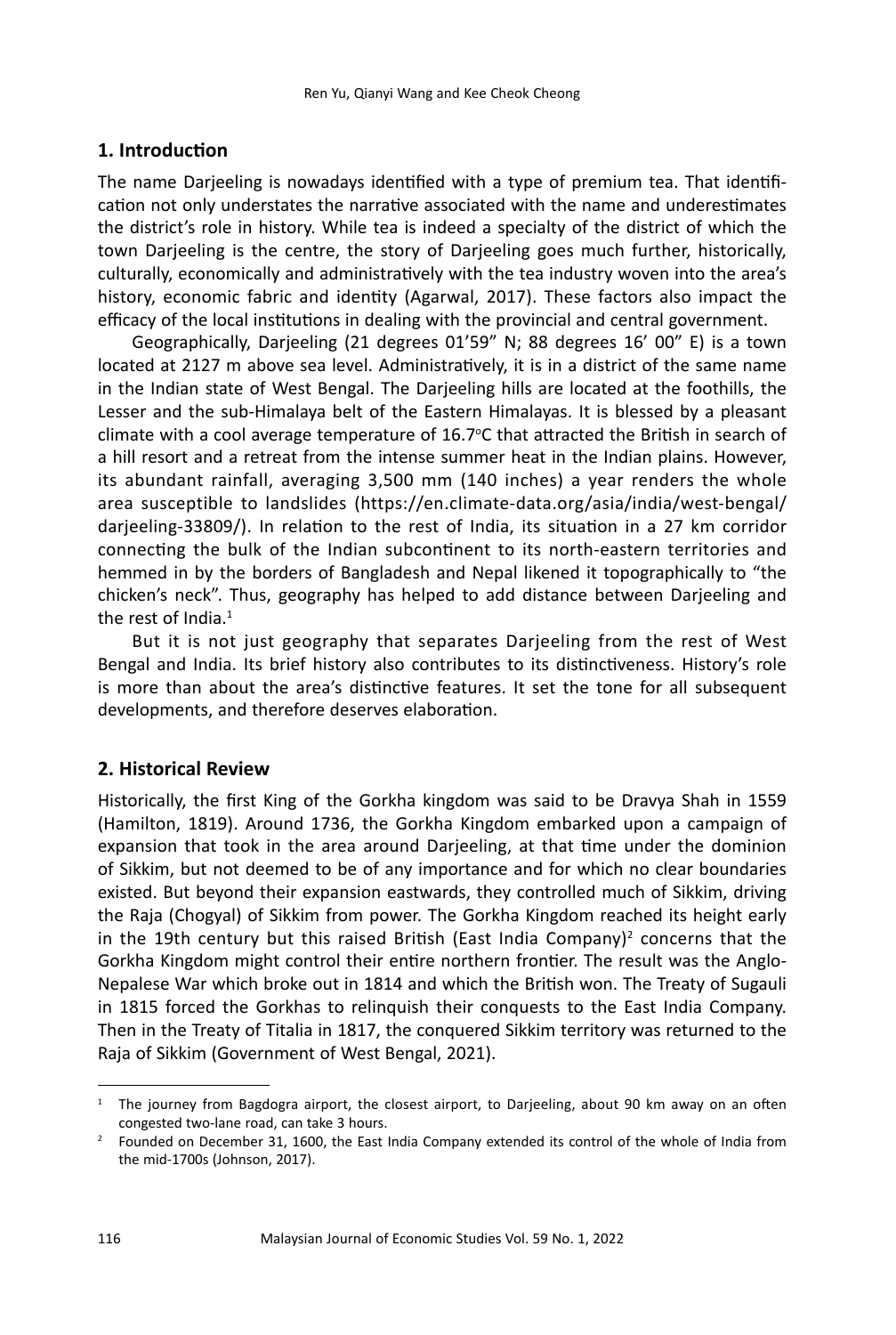#### *2.1 A No-man's Land Discovered by Migrants*

History records the rise of Darjeeling<sup>3</sup> itself from a sparsely occupied no-man's land to an area famous for its brand of tea through the toil of migrant workers who settled in the area. Just over two centuries ago, Darjeeling was less an area of some importance than of contestation between neighbouring kingdoms Nepal and Sikkim, ownership varying between Nepal which the Gorkha won by conquest and Sikkim before that. Its only value was as a buffer zone between the rival kingdoms of Bhutan, Nepal (the Gorkha Kingdom) and Sikkim. Darjeeling itself was a small settlement occupied by fewer than 100 tribal inhabitants (Lepchas<sup>4</sup> and Limbus), others having abandoned the settlement to seek their fortunes elsewhere.

But its temperate weather and the imposing views of the Himalayas would prove its attraction as a resort when 'discovered'. This 'discovery' did not take long to materialise. In another dispute between Nepal and Sikkim, British officers from the East India Company, Lloyd and Grant, were deputed by the Governor General of British India to settle the dispute. On their way in 1829, they stayed in Darjeeling, then known as the Old Gorkha Station of Darjeeling, and found the village, at an elevation of 6,700 feet above sea-level, climatically invigorating, an ideal venue as a hill station for the British as a retreat from the tropical weather in much of the subcontinent (Kenden, 2021). Their recommendation for its development as a resort, military and trading post was accepted by the Governor General. With its ownership under Sikkim, Lloyd was sent to negotiate its lease from Sikkim. The Raja had no problem leasing the area described in a survey as "a worthless uninhabited mountain" to Britain in 1835 for which a small sum of compensation was paid to the Raja in 1841 (Kenden, 2021).

#### *2.2 The Emerging Tea Area After the First Opium War*

More significantly, at approximately that time, rising prices for tea from China and China's prohibition of opium imports to pay for the tea saw the outbreak of the First Opium War (1839-1842) between Britain and China and persuaded the British to look for alternative venues to grow tea. The suitability of parts of India for growing tea was established by 1824 (Butterworth, 2015). Meanwhile the planting of tea in Darjeeling on an experimental basis in 1841 saw the rise of the tea industry that came to be identified with the name of the town. Success in Darjeeling persuaded the British to convert Darjeeling from a quiet resort to a busy tea growing area. But the local inhabitants were reluctant to clear the forests, plant tea and build infrastructure.

Fortuitously, in 1839, the transfer of Campbell from Kathmandu to Darjeeling and put in charge of administration marked the beginning of the area's development. Through Campbell's friendship with the Nepalese prime minister who had deposed the Nepalese king, he was primarily responsible for the mass migration of Nepalese who suffered increased hardships with the king's deposition to Darjeeling. These migrants provided the labour to clear the jungle and build infrastructure including

<sup>&</sup>lt;sup>3</sup> The name 'Darjeeling' was said to have originated from two Tibetan words – 'Dorji' – which means 'thunderbolts' and 'Ling' which means 'place'.

<sup>&</sup>lt;sup>4</sup> The Lepcha are an indigenous minority in India, Nepal and Sikkim.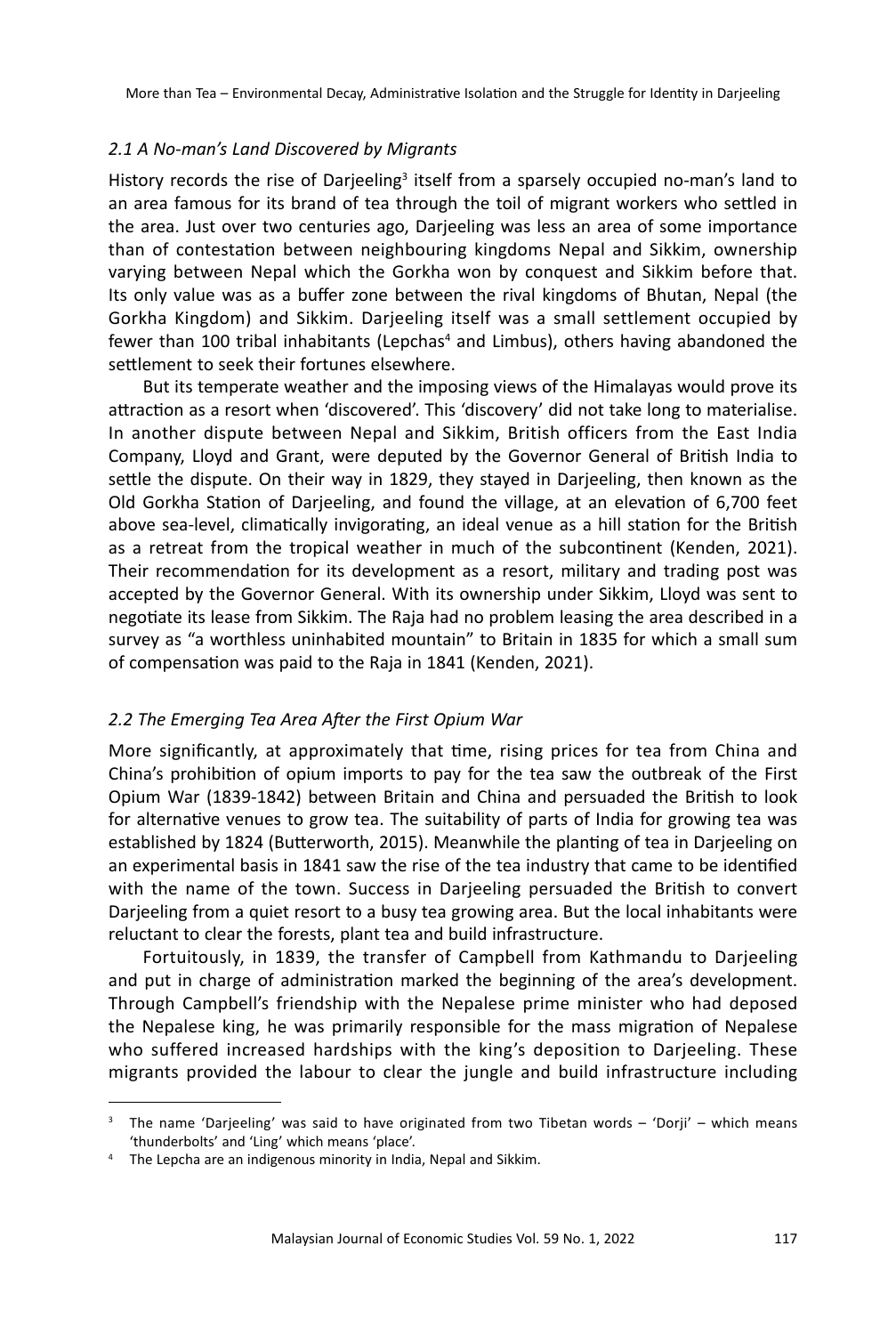a road construction (Agarwal, 2017). Thus, the major influx of Gorkha<sup>s</sup> from Nepal and returning Lepchas from surrounding areas saw to this challenge as the town's population grew (Government of West Bengal, 2021).

With the labour problem temporarily solved, tea which had been grown successfully since  $1841^{\circ}$  could be planted in newly opened plantations. Thus, the number of tea plantations grew – starting with 3 gardens in 1852, 4 established between 1860 and 1863, with 10 more started during this period (Naulakha, 2012). In 1866, 39 gardens were producing Darjeeling tea. By the end of 1874, there were 113 commercial tea gardens. By 1905, the number of tea gardens had risen to 117. Today, tea production of about 8,500 tonnes annually comes from 87 gardens spanning the 7 valleys of the Darjeeling Hills.

#### *2.3 The Isolated Migrants*

But in solving the pressing labour problem, another longer-term challenge emerged. As the population of Darjeeling expanded, a sizeable minority of these were migrants from Nepal. Most of these stayed beyond their contracted period partly because conditions in Nepal were even more dire and partly because they incurred debt which they needed to pay off. Over time these migrants became permanent residents of Darjeeling, and, with Indian independence, citizens of India but formed an enclave isolated from local residents culturally, socially and economically. This was the source of demands for a Gorkha homeland and distinct political identity.

This is because in almost all respects, the Gorkha migrants had little in common with the inhabitants from the plains and West Bengal state, from whence the elite come. With the trading class dominated by the Marwaris who also made up the wealthy, the Gorkha community in Darjeeling found themselves more isolated and marginalised than ever ( Kenden, 2021). These distinctions and disparities have sharpened ethnic consciousness of which the demand for Gorkhaland is the most visible manisfestation (Khawas, 2017).

The call for a separate homeland could be dated from when trouble brewed between Bhutan and Darjeeling, prompting another British expeditionary force that captured Bhutan with the passes ceded to the British. In 1866, peace returned to Darjeeling but the call for an independent homeland was building, and was first voiced by a group called the Hillmen Association in 1907 (Kenden, 2021). India became a sovereign state on August 15, 1947 and the Gorkhas in Darjeeling then became Indian citizens. But it could also be argued that Darjeeling was leased from Sikkim which joined the Indian dominion only in 1975.

It needs to be noted that while the term Gorkha has been applied to all Nepalispeaking people in India (Zurfluh, 2008), the Gorkhas are themselves from different regions and groups in Nepal and politically divided. While some Gorkha activists want nothing short of an independent Gorkhaland separate from West Bengal, others are

<sup>&</sup>lt;sup>5</sup> The term Gorkha applied originally to the people of the Gorkha Kingdom, from which the Kingdom of Nepal expanded, but has since been applied to all people of Nepal.

<sup>6</sup> Darjeeling's resident, Campbell, was also given credit for the successful experimentation with Darjeeling tea in his garden (Naulakha, 2012).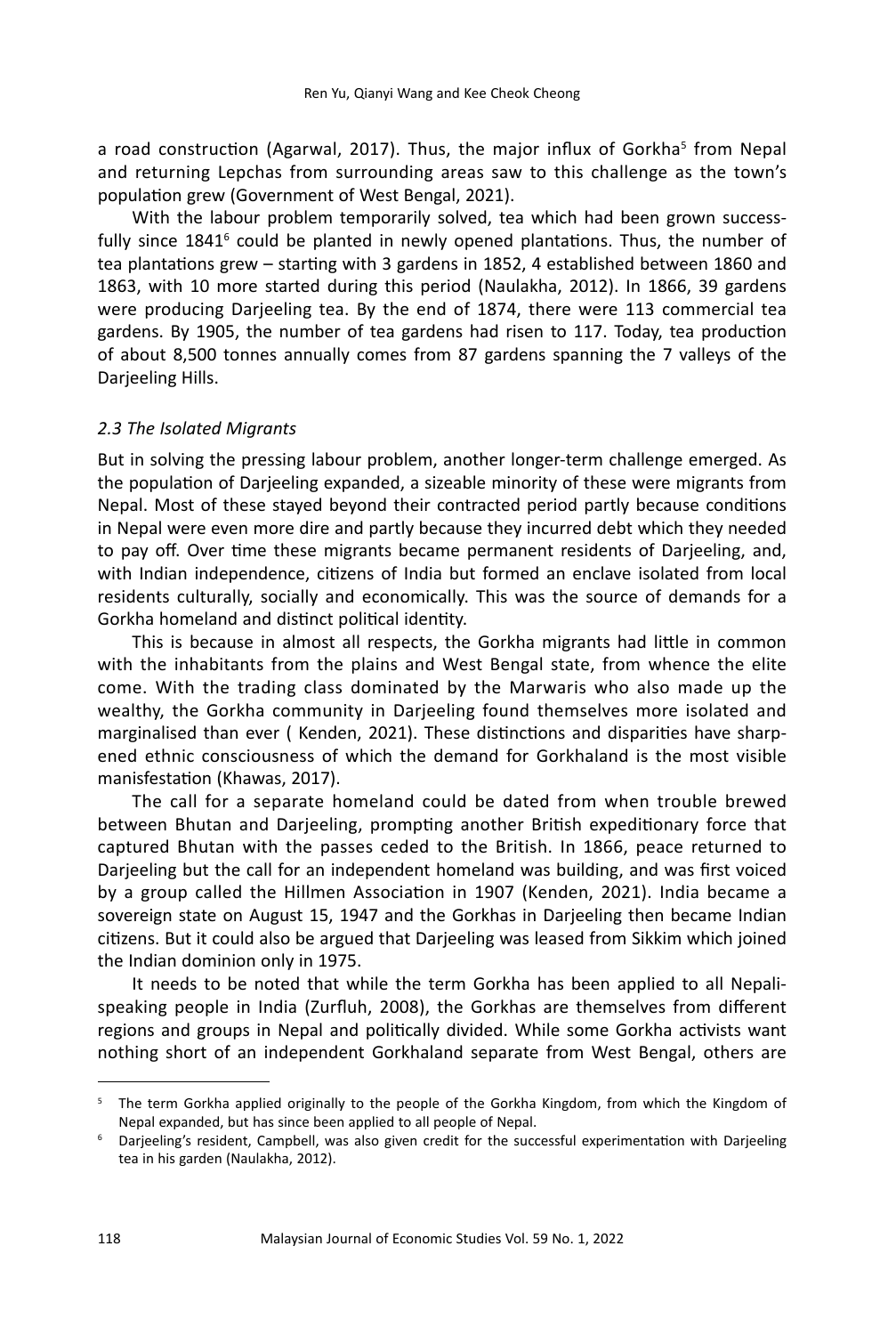prepared to live with greater autonomy as a more viable alternative, with the respective movements' leaders not adverse to reversing their attitudes and/or loyalties (Zurfluh, 2008). For this reason, many among them are pessimistic that they can ever escape from their plight as an underclass.

# **3. Political Turmoil**

## *3.1 The Autonomous District and Historical Legacy under Subhash Ghisingh's Leadership*

Political activity is the outcome of the community's history and geographical settlement described above. As already indicated, political activism to create a separate territory, eventually to be called "Gorkhaland" separate from West Bengal, began well before India's independence as a sovereign state. In 1907, a demand to have a separate state was submitted to the Morley-Minto reform panel (Mitra, 2021)<sup>7</sup> by the Hillmen's Association of Darjeeling, who also raised periodic demands in 1917, 1930 and 1934. Agitations also occurred in 1941 and in 1947. Shortly after the last demand, India became a sovereign nation. With Indian independence, the call for a "Gorkhaland" separate from West Bengal has not abated. In 1952, the Akhil Bharatiya (All India) Gorkha League (ABGL) submitted a memorandum to then Prime Minister Nehru demanding separation from West Bengal (Mitra, 2021). It was joined by other parties – the Indian Communist Party and the Pranta Parishad. In 1955 another memorandum was submitted to create a separate state made up of Darjeeling, Jalpaiguri and Cooch Bihar. In 1977, to calm the agitation, the West Bengal government passed a resolution to create an autonomous district council consisting of Darjeeling and related areas.

But by 1981, activism was on the rise again with the Pranta Parishad Party writing to Prime Minister Indira Gandhi demanding a separate state (Jajoo, 2021). The demand for Gorkhaland really took off in 1986 under the leadership of Subhash Ghisingh and his Gorkha National Liberation Front (GNLF). Violent demonstrations saw over a thousand protestors killed. Despite his views, he was not averse to the compromise offered by the West Bengal government in the form of the formation of the Darjeeling Gorkha Hill Council (DGHC) with some autonomy over Darjeeling. In 2004, Ghisingh was given the stewardship of the DGHC, but his authoritarian and non-transparent style, coupled with rampant corruption soon saw confidence in the DGHC eroded (Tamang, 2017).

Ghisingh's leadership failures were capitalised upon by Bimal Gurung, a protégé of Ghisingh who left GNLF to form the Gorkha Janmurkti Morcha (GJM). GJM was seen initially to be a legitimate successor to the GNLF, but in its ransacking of GNLF members' homes, GJM proved to be no better. The West Bengal Chief Minister Marmata Banerji took a leaf out of West Bengal's earlier playbook by offering Gurung a seat and made him leader on the Gorkhaland Territorial Administration (GTA) which was to replace the DGHC (Tamang, 2017). Years down the road, GJM's objective of seeing Gorkhaland created remain unrealised, periodically submerged by contests between political rivals (Bhutia, 2021; NDTV, 2021).

 $<sup>7</sup>$  The Morley-Minto reforms embodied in the India Council Act of 1909 increased the number of members</sup> of the legislature to 38 nominated members and 27 elected members, thus protecting British majority in the legislature.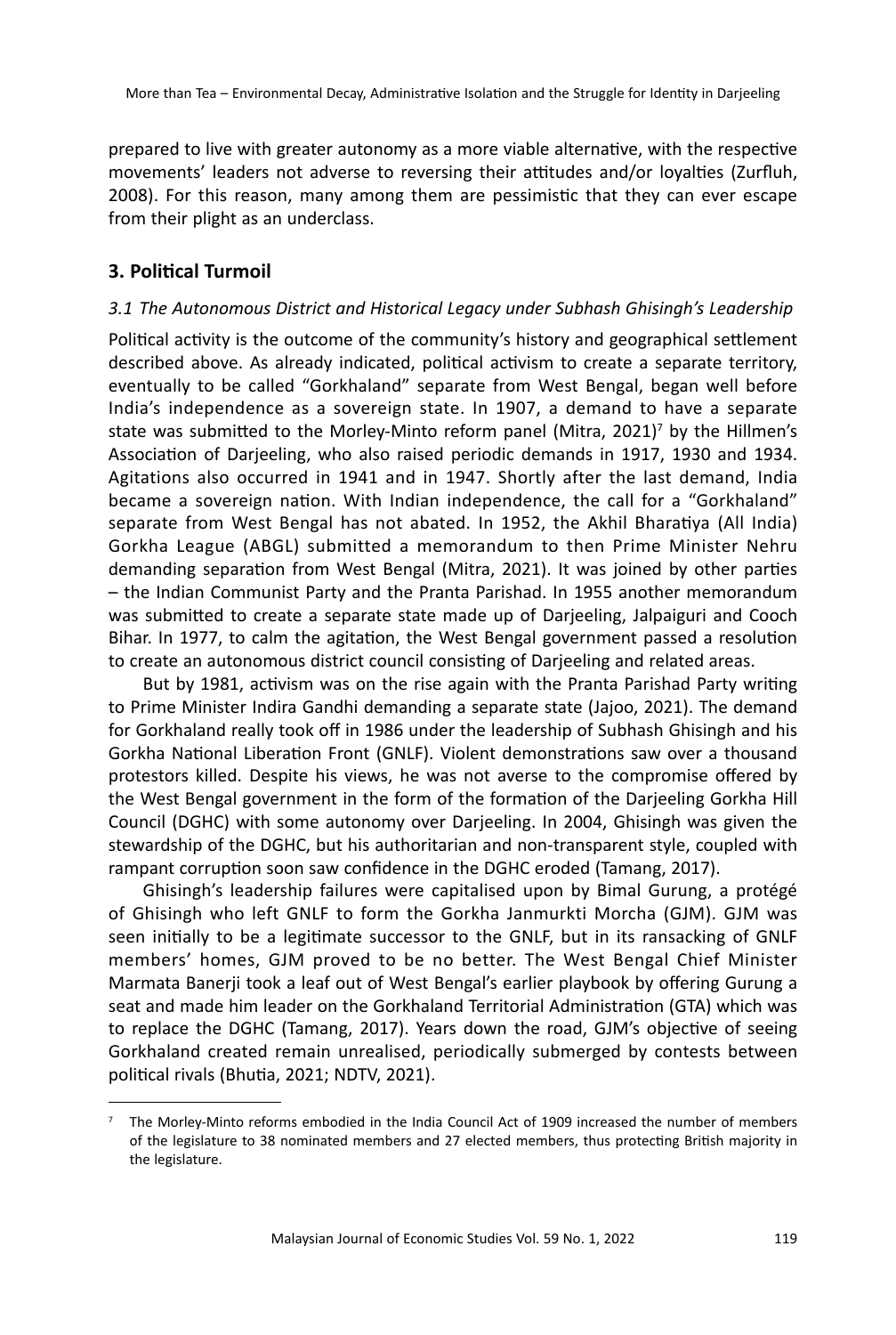The Gorkhaland issue festers unresolved today. And it takes very little to remind Gorkhas of their distinct identity. Thus, the formation of Telangana in 2013 reminded Gorkha activists of the statehood they were hitherto denied. In 2018, as much to protest against their deteriorating living condition as their identity, a coalition of trade unions and GJM organised a total strike that halted a shipment of tea (Wenner, 2020). And most recently the West Bengal's decision to impose the Bengali language for classes I to IX in all schools has sparked violent protests from Gorkhas who speak no Bengali (Mitra, 2021).

## *3.2 Separate Homeland and Separate Identity*

What accounts for this persistent demand? Two factors can be adduced. The first is the Gorkhas' quest for their ethnic identity. Historically, the Gorkhas felt that the distinctness of their ethnic identity would make a separate state a natural administrative choice. In addition, Darjeeling has never been a part of Bengal and also states in India are created on an ethnic and linguistic basis. Ethnologically, the Mongoloid and semi-Mongoloid Gorkhas have more affinity with the hill tribes of Assam than with the people on the Bengal plains. Geographically, Darjeeling district, Jalpaiguri and Cooch Behar are completely cut off from the rest of West Bengal (Khawas, 2017). And linguistically, they are Nepali-speaking rather than Bengali-speaking.

The second factor compounding the drive for separate identity is that their identity as Indian citizens has been called into question. As Hardin (2017) noted: "The Gorkhas felt and continue to feel like second class citizens. Working conditions are routinely very poor, wages are low and they have no say or stake in how Darjeeling estates are run." In addition, aa Khawas (2017) noted, during British rule, "the rulers never allowed the district to come within the national mainstream and within the purview of the general administration." And after independence, "the (West Bengal) government's lack of care in their region, specifically the lack of resources – for basic services and infrastructure and the degradation that has occurred as a result" have left the community aggrieved and feeling victimised (Hardin, 2017). Unemployment from the closure and abandonment of tea plantations pose additional major threats (Wenner, 2020; Agarwal, 2017).

Thus, although the quest for a separate homeland is by no means the only pressing issue, it has been the focus of attention to the point that the institutional framework for development has not been given adequate attention. Further, cut off from the administrative mainstream, Gorkha representatives in the DGHC and the GTA never developed skills to govern locally.

# **4. Economic Development**

## *4.1 Challenges Faced by the Tea Industry*

Darjeeling depends heavily on tea and tourism<sup>8</sup> both of which are affected by demands for Gorkhaland as the Gorkha homeland and the onset of the recent pandemic. Quite apart from these external factors, the tea industry has been in a bad way for years,

Besides the two "t's", tea and tourism, Darjeeling used to rely on a third "t" – timber – but extensive deforestation had reduced timber as a major resource.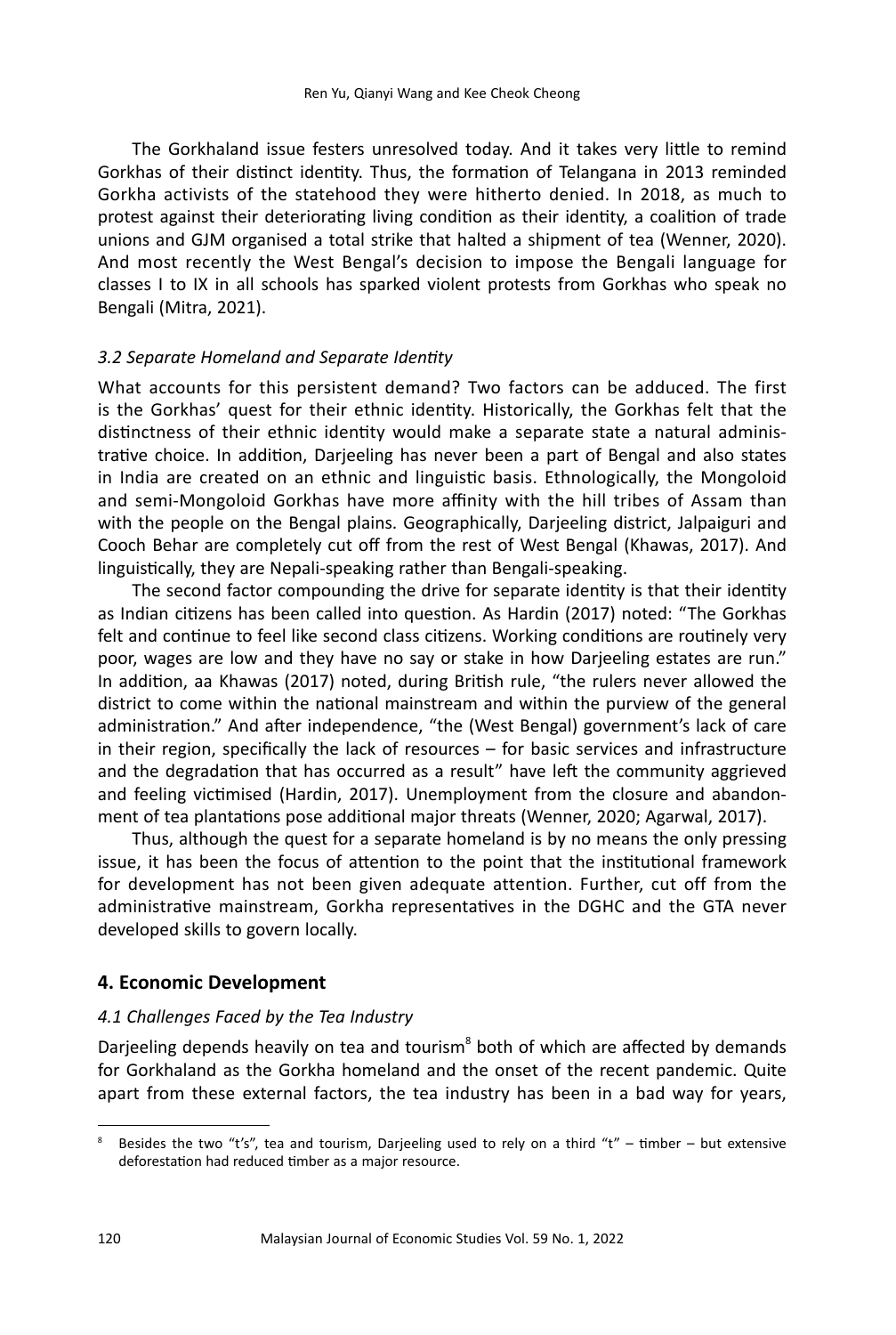| Year         | Tea<br>production<br>(1000 kg) | Av. yield in<br>Darjeeling<br>(av. yield) | Av. yield in<br>West Bengal<br>(kg/ha) | $% /$ WB | Area under<br>tea<br>(ha) |
|--------------|--------------------------------|-------------------------------------------|----------------------------------------|----------|---------------------------|
| 1992         | 12,355                         | 640                                       | 1,492                                  | 42.9     | 19,309                    |
| 1993         | 13,026                         | 674                                       | 1,619                                  | 41.6     | 19,324                    |
| 1994         | 11,092                         | 575                                       | 1,589                                  | 36.2     | 19,280                    |
| 1999         | 8,653                          | 492                                       | 4,395                                  | 11.2     | 17,604                    |
| 2002         | 9,180                          | 526                                       | 1,662                                  | 31.6     | 17,463                    |
| 2003         | 9,582                          | 545                                       | 1,770                                  | 30.8     | 17,580                    |
| 2004         | 10,065                         | 574                                       | 1,882                                  | 30.5     | 17,522                    |
| 2018         | 7,690                          | n.a.                                      | n.a.                                   | n.a.     | n.a.                      |
| 2019         | 7,960                          | n.a.                                      | n.a.                                   | n.a.     | n.a.                      |
| 2020         | 6,700                          | n.a.                                      | n.a.                                   | n.a.     | n.a.                      |
| 2021 Jan-May | 1,380                          | n.a.                                      | n.a.                                   | n.a.     | n.a.                      |

|  |  | Table 1. Darjeeling's tea economy, 1992-2020 |  |
|--|--|----------------------------------------------|--|
|--|--|----------------------------------------------|--|

*Source*: Indian Tea Board.

suffering from structural challenges. As Table 1 shows, Darjeeling's tea production had been fluctuating, the product of a declining area under tea and low/stagnating yields (Darjeeling's average yields are on average less than 50% of West Bengal's). Indeed Wenner (2020) cites references arguing that India's tea economy is "in crisis", the result of stagnant exports, sluggish or declining prices and low profits that have seen workers' welfare neglected despite legislation to protect them. Bangladesh, Kenya and Sri Lanka sell cheaper tea. While Indian labour regulations – housing, pension, medical costs – have contributed to increased costs of Indian tea, causing some tea holdings to turn to tourism by converting their houses to tourist accommodations (Haber, 2004) tea workers feared that fair trade premiums paid through estate owners had been expropriated to defray costs rather than used to compensate workers (Besky, 2013). Continued low wages had resulted in high absenteeism on the farms as workers search for work elsewhere (Chhetri, 2021), with obvious consequences for productivity.

Low profitability of tea estates has resulted in little investment in new or replanting of tea which has a gestation period from 6 to 9 years to grow tea plants from nursery to mature bushes, twice as long as tea in the plains. Bhattacharya (2018) estimates that for the last 40 years, the replanting had occurred at a rate of just 2%. It is therefore a miracle that the existing bushes, many dating from the British period and over 100 years old, have been able to maintain yield through fertilisers, pesticides and careful field husbandry in the face of soil depletion.

Yet the institutional structure to support research and extension exists. The Tocklai Tea Research Institute in West Bengal was established in 1911 and funded by the tea industry (https.//www.tockai.org). And in 1994, Institute NITM was established together with the Darjeeling Tea Research and Management Association to build expertise on tea management on tea estates (NITM, n.d.). Even earlier, in 1977, the Darjeeling Research and Development Centre (DTR&DC) was established in Kurseong to provide research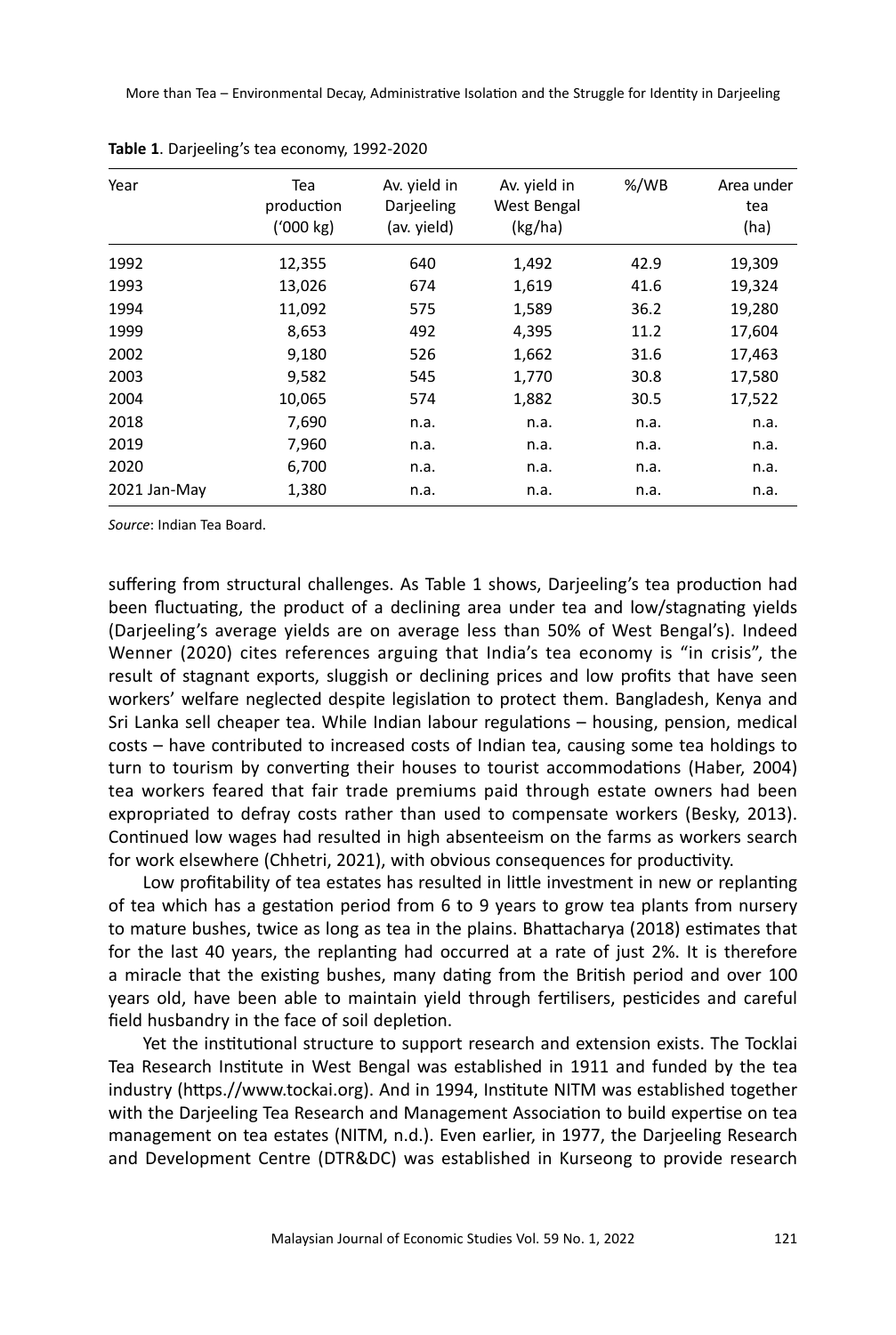and development support for the Darjeeling tea industry. Yet, despite these centres' claims of successes, research and extension has a long way to go in terms of coverage and substance.

#### *4.2 Inadequate Pubic Investment in Halting Tea Industry*

Most recently, the severity of the Covid virus has seen tea workers labouring in situations with inadequate physical infrastructure and minimal medical support. Low testing and even lower vaccination saw asymptomatic persons working close together with unaffected workers and contribute to spreading the virus. It and the threat of lost wages have led to extensive self-medication the effectiveness of which is dubious (Sobha, 2021).

Other climatic conditions have contributed to the reduction in both the quantity and quality of Darjeeling tea. The first flush plucking that produced the best quality tea is usually done from March to April. But 2021's dry spell reduced the first flush production from 0.92 million kg to 0.66 million kg. Cash starved garden owners also plucked early, affecting leaf quality. The Darjeeling shortfall is, however, made up in other West Bengal areas where the production in April this year was 18 million kg compared to 9 million kg in 2020. Auction prices are also higher for Jalpaiguri and Dinajpur tea at Rs144 and Rs163 a kg compared to Darjeeling's Rs135 (Roychowdhury, 2021).

The crumbling infrastructure reflected by inadequate maintenance, slow construction pace of public works (GeoXchange, 2020) and a lack of new public works has seen landslides, caused by heavy rains, steep slopes, partially completed construction, extraction of timber, mining, agriculture and population growth, devastated tea areas, roads and human settlements, even by the admission of the West Bengal government.<sup>9</sup> In a report of the local economy, it was stated that roads were at least half a century old and had not been upgraded, with current traffic 5 to 7 times the number of vehicles, especially goods vehicles, driven along these roads than were originally designed to carry. Heavy traffic was also responsible for, and aggravated, landslides along roads. Development projects progressing at a snail's pace have left dug-up roads that compounded landslide risks (GeoXchange, 2020). Illegal quarry operations also impact the environment, overburdening rivers and their tributaries with silt (Government of West Bengal, n.d.).

#### *4.3 Economic Loss with Lower-price Nepalese Tea*

Arguably the most damaging to the tea economy is the Gorkhaland periodic agitations that have costs that extend well beyond the loss of revenue for estate owners. Hardin (2017) reported on petitions to demand separate statehood in 1917, 1929, 1930, 1941, 1952, 1980 and 1986 when protests turned violent and resulted in over a thousand deaths. More recently Basak (2013) reported on a major strike in 2013 in which while tea gardens were not part of the strike, they could not transport their tea products to

<sup>9</sup> This is despite the existence of studies of landslide susceptibility of the area which would have allowed remedial actions. See Chawla et al. (2018), Ghosh et al. (2012).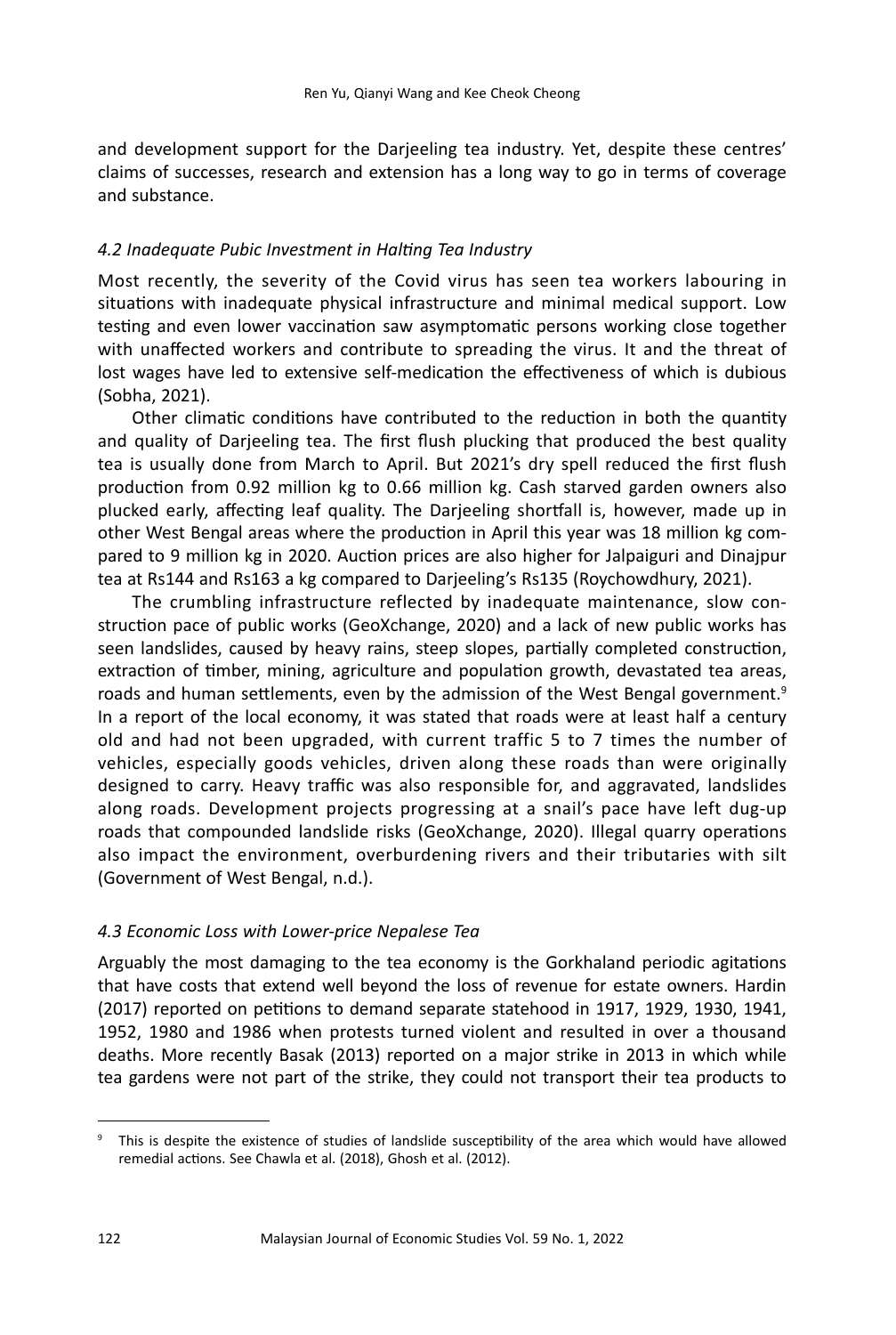sell. The result was a drop of tea production from 9 million kg in 2008 to 8.2 million kg in 2012. In a recent strike in 2017, apart from disrupting production, it facilitated the infiltration of lower-price Nepalese tea into Indian markets, some of which was blended and sold as Darjeeling tea. Bhattacharya (2018) noted the consequences of this industrial action to include the loss of some workers who migrated to the plains in search of work. On this industrial action, Hardin (2017) noted that "Darjeeling has officially shut down for business. Tea production had ground to a complete halt. The Darjeeling tea industry is set to lose 20% of its annual production and 40% of its annual profit."

## *4.4 Another Hit to Economy: Unsound Social Welfare System*

A major source of Gorkha unhappiness has been the plight of tea estate workers. The approximately 85,000 permanent workers (THEDC, 2018) are supposedly legally protected by the Plantations Labour Act 1951 under which workers' children's education, health and social services are to be provided by tea estates. In practice, these terms are seldom honoured. In addition, fair trade premiums have been paid to estate owners who have used the amounts to defray costs rather than pass to workers (Makita, 2012). Some estates have been abandoned, some closed, leaving workers unemployed. The temporary workers do not even have these legal remedies. Clearly the Plantations Labour Act under which the state government supervises plantation management has failed to provide workers and their families the protection promised (THEDC, 2018). And the central government which is bound to provide in circumstances of stress under the Tea Act of 1953 has also not lived up to its obligation to help workers in distress. Tea holdings workers have thus become part of West Bengal's rural-urban migrants on account of "agricultural distress" (Chatterjee, 2019, p. 264). Chatterjee (2019, p. 264) observed that "Non-remunerative agriculture has forced people to search for alternative sources of livelihood."

# *4.5 The Fragile Tourism Industry*

The Gorkhaland issue not only affected high-value premium tea production but the equally high-valued tourist trade which earns Darjeeling, dubbed the Queen of the Hills, and a top tourist destination in India, an equal amount of Rs450 crore a year. Tourist statistics for 2001-2014 are shown in Table 2. Between 2008 and 2009, there was a noticeable drop in tourist arrivals, especially domestic. This was likely on account of the hunger strike called by Gorkhaland activists (Dawn, 2009). While there has been an increase in the number of tourists over the period 2001-2014, the bulk of the tourists have been locals.

Foreign tourists who spend more than locals especially plan well ahead and do not like to be disturbed by random strikes and disruptions. As a result of the 2017 disruptions, Zee Media Bureau (2017) estimates the loss of 90% of the tourist traffic. The disruptions also affected private education. In Darjeeling is found 50 schools with 10,000 boarders, of whom 5,000 are foreign students. The latest iteration of the Ghorkhaland dispute has seen the movement disintegrate into factional tussles for leadership, disappointing many of the local Gorkha residents (NDTV, 2021). Thus, for the local Gorkha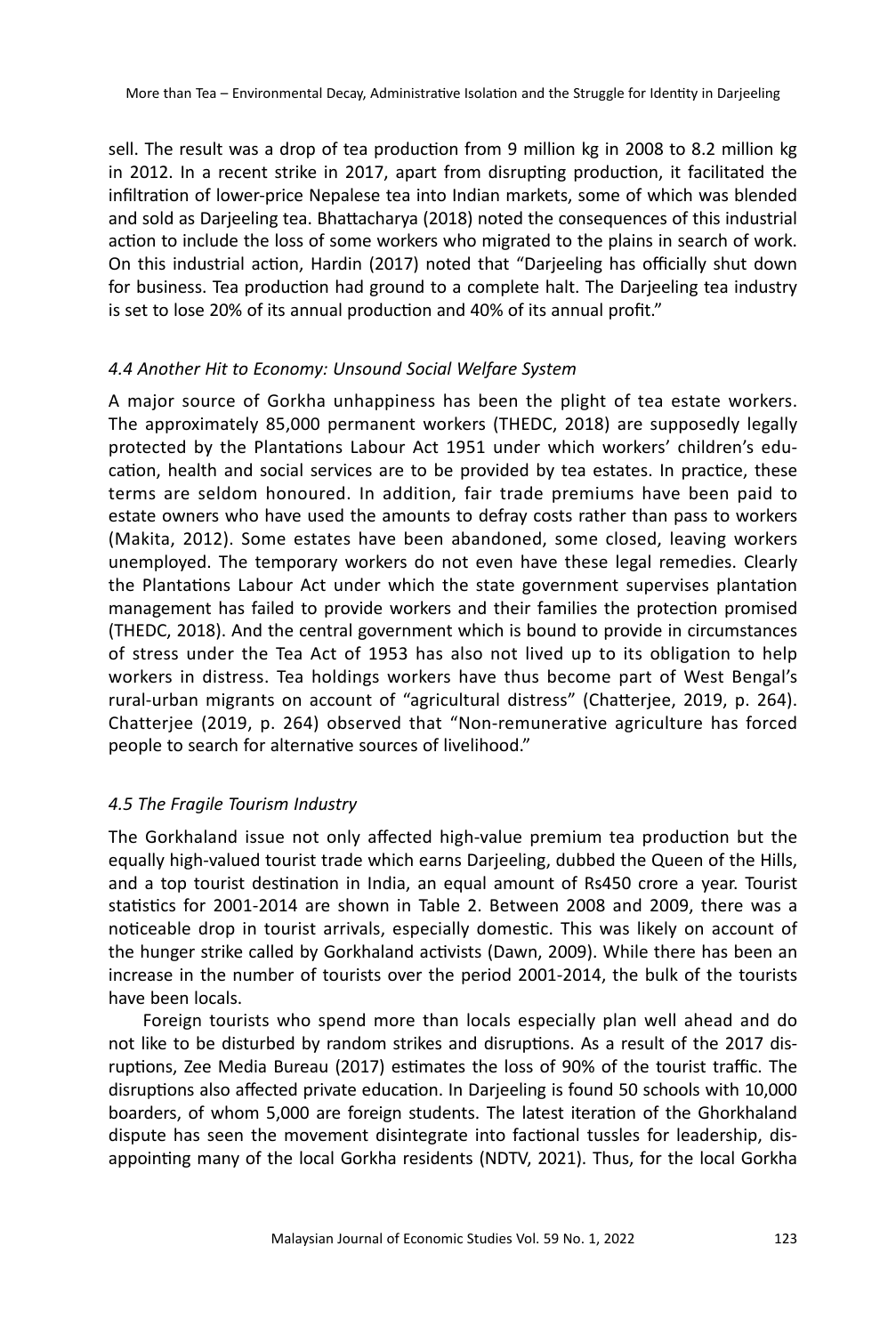| Year |         | Tourist arrivals |         |             |  |
|------|---------|------------------|---------|-------------|--|
|      | Foreign | Local            | Total   | to<br>total |  |
| 2001 | 11,100  | 242,986          | 254,086 | 4.5         |  |
| 2002 | 12,350  | 249,032          | 261,382 | 4.7         |  |
| 2003 | 18,700  | 284,315          | 283,015 | 6.6         |  |
| 2004 | 18,090  | 261,596          | 280,496 | 6.4         |  |
| 2005 | 27,218  | 415,901          | 443,119 | 6.1         |  |
| 2006 | 30,394  | 460,769          | 491,158 | 6.2         |  |
| 2007 | 29,669  | 444,253          | 473,922 | 6.3         |  |
| 2008 | 26,346  | 359,258          | 385,604 | 6.8         |  |
| 2009 | 23,819  | 342,813          | 366,632 | 6.5         |  |
| 2010 | 27,218  | 372,741          | 399,959 | 6.8         |  |
| 2011 |         |                  |         |             |  |
| 2012 |         | 447,954          |         |             |  |
| 2013 |         | 378,902          |         |             |  |
| 2014 |         | 609,455          |         |             |  |

**Table 2**: Darjeeling tourist arrival, 2001-2014

*Source*: Banu (2019).

population, who needs to eke out a living, it is no longer a choice between whether to fight for Gorkhaland but whether further action would inflict more damage to the region's tourism on which many locals depend (Bhattacharya & Chakraborty, 2021).<sup>10</sup>

To these disturbances is added the impact of disruptions caused by the Covid 19 infections. In 2020, shortly after welcoming tourists to Darjeeling, the GTA announced on July 8 restriction of tourists' entry to Darjeeling Hills until July 31, a deadline since extended to August 8, 2020 (Srivastava, 2020).

But tourism also brings with it environmental damage, especially if it is unplanned or poorly planned. Banu (2019) cites infrastructural construction related to tourism – hotels, roads – deforestation, water scarcity, vehicular pollution and generation of solid waste as well as soil and land degradation. These costs, many long-term, must be set off against the increased revenue stream.

The answer to this ecological destruction is said to be implementation of "sustainable tourism" (Bhutia, 2015). Requiring the involvement of all stakeholders – the host community, government bodies, tourism industry, tourists, pressure groups including non-government organisations, tourism specialists and the media – sustainable tourism involves the preservation/stabilisation of the already damaged environment, promotion of activities that impact minimally the environment, such as biospheric reserves, wildlife sanctuaries and designated trekkers' trails, conservation of urban amenities, and provision of "greener transport facilities" (Bhutia, 2015, p. 7). Unfortunately, neither the local nor the provincial government has demonstrated the capability to implement these initiatives.

<sup>&</sup>lt;sup>10</sup> Bhattacharya and Chakraborty (2021) quoted resident Bishal Tamang saying, "So many agitations, so many deaths. All in vain. Everyone let us down…. Our bellies are tied with tourists. Another lockdown will finish us."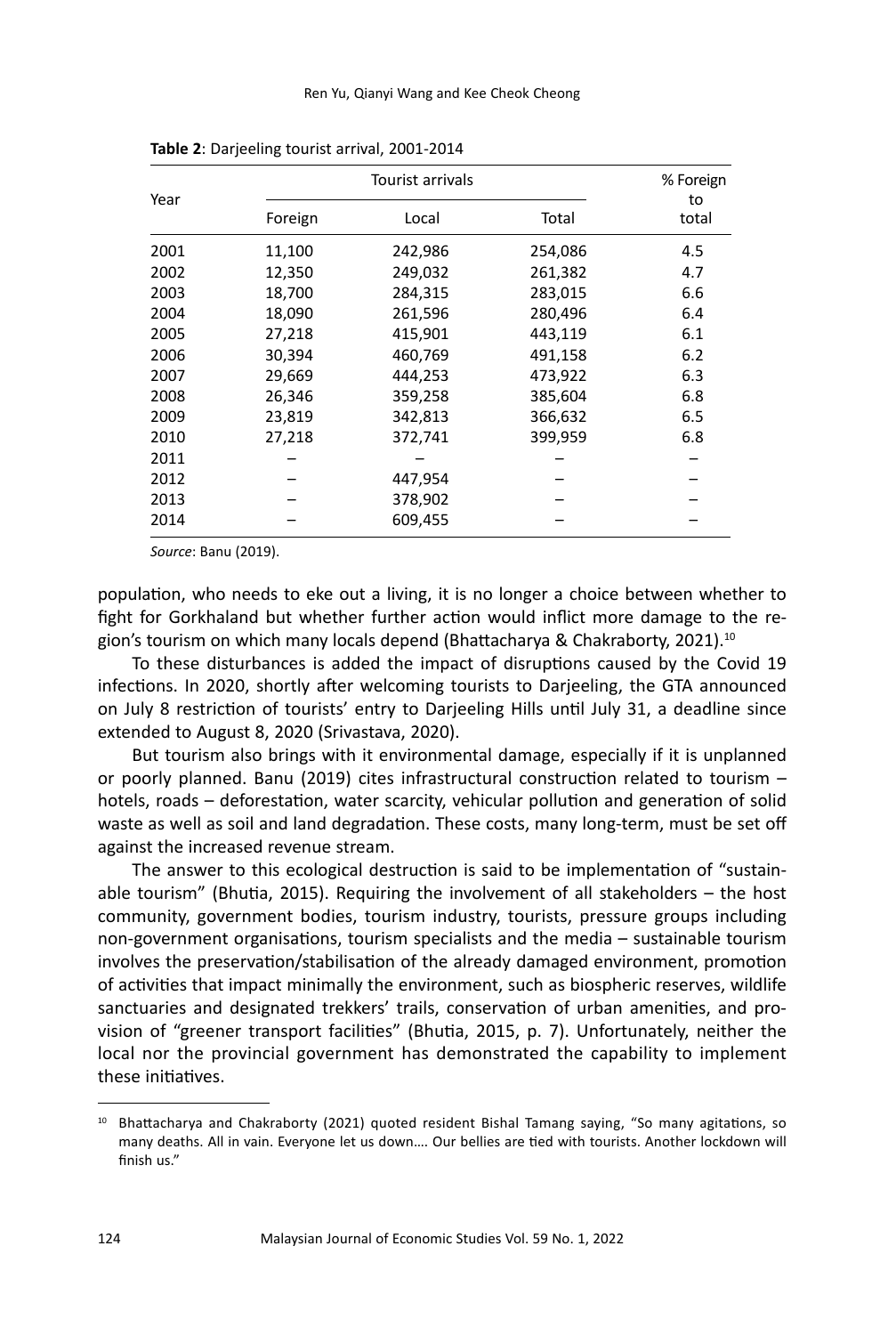## **5. Administrative Structure**

#### *5.1 Administration Before Independence*

The administrative history of Darjeeling is one in which Gorkha concerted attempts to see Gorkhaland were rebuffed by the West Bengal and central governments for fear it would create a precedent for other minorities in other states to follow, even though they were willing to concede to limited autonomy (Zurfluh, 2008, p. 2).

But Darjeeling's administrative history had always differed from that of other states. Khawas (2017) characterised Darjeeling as suffering from a state of "administrative negligence" on account of rules that did not apply to the district both before and after India's independence. In its early days, Darjeeling was "unregulated" in that Acts and regulations did not apply to it unless explicitly extended to it. In 1874, Darjeeling was listed as a "Scheduled District" in which laws applicable to other areas were still only partially applicable to it. In 1919, it was renamed "Backward Tracts" and the Governor of Bengal was empowered to administer the area. The Government of India Act 1935 designated Darjeeling as a "partially excluded" area to which no Act was to be extended to it. Thus, Darjeeling remained outside the administrative machinery and isolated during the era of British India and remained so partially even after independence.

## *5.2 Failure of DGHC and Rise of GTA*

After independence, the district is governed by two development agencies, the District Collectorate and from 1988 the DGHC. In its website, the West Bengal government stated that the district administration had been working on: infrastructure development, education, poverty eradication, rural health and towards the economic development of Darjeeling (Government of West Bengal, 2021). Implementation of such an ambitious program was left in the hands of the Darjeeling District Administration and the Darjeeling Gorkha Hill Council (DGHC) formed in 1988 to cater partly to the Gorkhas' demand for autonomy. Gorkhaland campaigner Ghisingh was appointed to lead the DGHC.

But Ghisingh proved inept, inaccessible and non-transparent in running the DGHC which lost the community's support. Further, quite apart from management issues, the DGHC did not receive strong support from Darjeeling's Gorkha community itself because its standing was perceived to be inferior to state bodies (Khawas, 2017). For one, although it has many functions of a state legislature, it actually reports to the West Bengal state government. This means that any development initiative needs to be approved by the state. The state's late approval of funds has been alleged to stifle DGHC's development projects. For another, DGHC has proved itself incapable of undertaking integrated development projects. As an example, poorly planned roads are testimony to DGHC's failure in rural construction.

The Gorkha community therefore have good cause to blame both the West Bengal government and their own representatives at the DGHC and the GTA. They realise that the lack of area development could be traced to both neglect by West Bengal and to Gorkha local government incompetence. Thus, to the factions who demanded nothing short of a separate Gorkha homeland and those willing to live with a measure of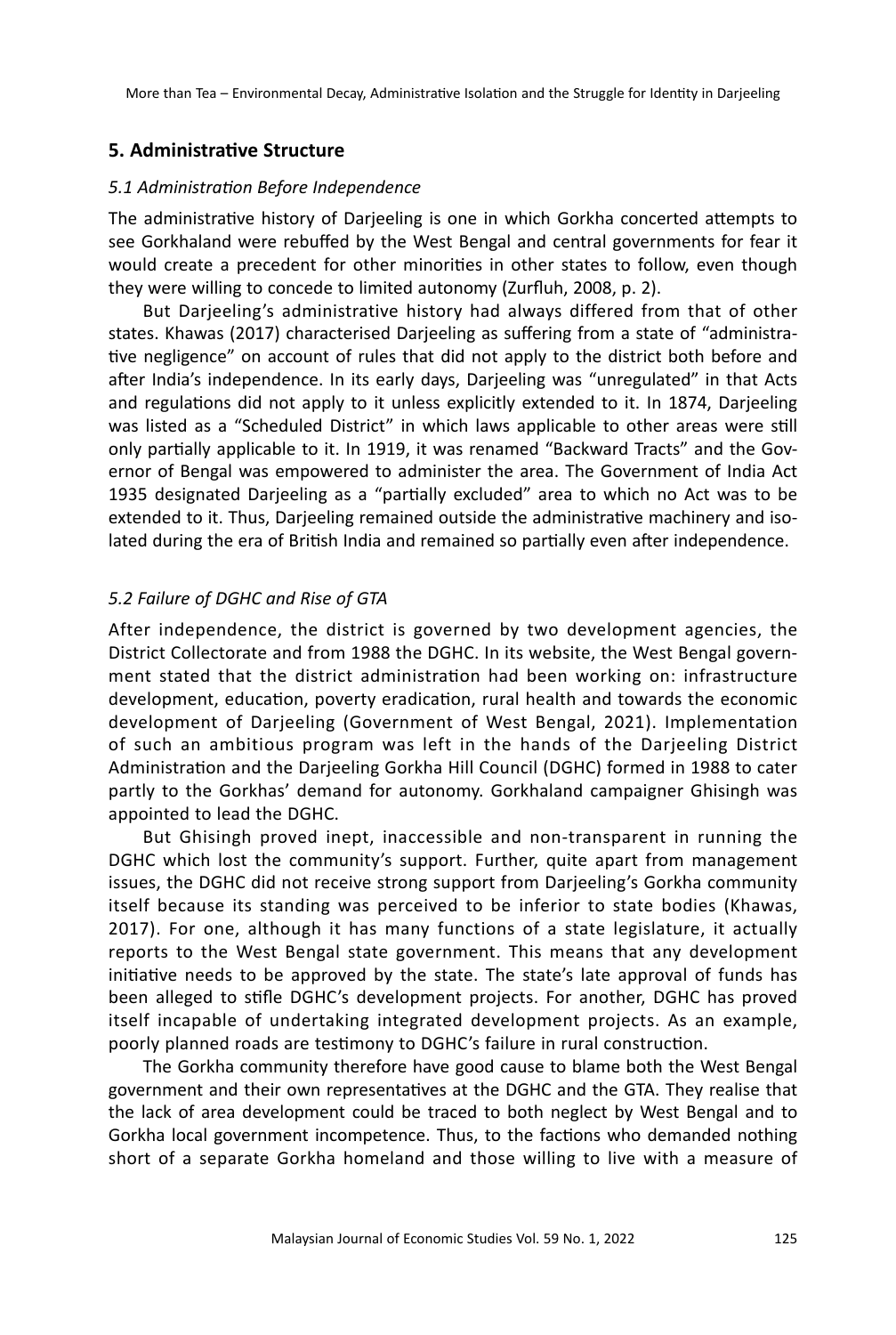autonomy, a third group has to be added – those who despair of a positive outcome for their demands.

In 2012, in partnership with another faction, the Gorkha Janmukti Morcha (GJM) and the West Bengal Government constituted the Gorkha Territorial Administration (GTA) as the successor to the DGHC. Its objective was to establish an autonomous body to administer the region and its people. 45 elected representatives plus 5 nominated by the Governor make up the GTA and the Hill Affairs Branch of the Home and Hill Affairs Department, Government of West Bengal, to supervise the GTA. The GTA proved to be as impermanent as its predecessor the DGHC, having no control of "the three Fs – funds, functions and functionaries" (Chattopadhyay, 2017). In 2017, following violent protests, Gurung led the elected representatives to resign their positions.

It is clear that with not many changes to the GTA's functions compared to the DGHC, the same problems that plagued the latter will afflict the GTA which, like the DGHC, can prove to be transient (Sarkar, 2015). It did not take long for trouble to brew between the GTA and the provincial government (Samaddar, 2017). The key issue was how much autonomy did the GTA have. While the activist GJM wanted more power to the GTA, the government wanted to limit GJM's influence through setting development boards for Darjeeling, like for the Lepchas, bypassing the GTA. The GJM called for strikes and other agitations which the government supressed. GJM leader Gurung led elected representatives to resign their GTA positions. Fundamentally, even with this round of agitations over, with the government of Bengal's decision not to allow the spinoff of Gorkhaland into a separate state, the standoff shows no prospect of settlement soon.

#### **6. Spatial Planning and (Piece-meal) Development**

Darjeeling district, with 60.9% of its land under Himalayan dense forests offering considerable biodiversity and climate variations, appears to offer great scope for agricultural development. Indeed, the district is famous for its hill resort and tea economy. Besides tea, millet, maize, potato, ginger and cardamom are agricultural crops grown. However, scientific land suitability analysis reveals that only 5.1% of the land is highly suitable for agriculture, 29.8% moderately suitable, with 65% of the land marginally suitable or unsuitable (Pramanik, 2016, p. 1). Challenges like natural disasters, environmental damage from tourism and land cover disturbance, and migration on account of unemployment would have diminished the area under cultivation.

Darjeeling suffers from largely unregulated rural to urban migration that brought about urban sprawl and congestion. "Pollution, loss of landscape aesthetics and of architectural heritage has seen what was and still is a tourist city lose its charm, becoming an increasingly congested city much like other regional towns in India (Ganguly-Scrase & Scrase, 2015, p. 246). Unlike in some cities where rural-urban migration is the result of growing urban affluence, Darjeeling's has resulted from rural poverty driving migrants to the town in search of work. Rural poverty has resulted from the poor conditions of the tea holdings, with many paying workers at levels below minimum wages, refusing to provide social and health benefits, abandonment and closure of holdings leaving workers unemployed, and leaving some families susceptible to malnutrition and even starvation.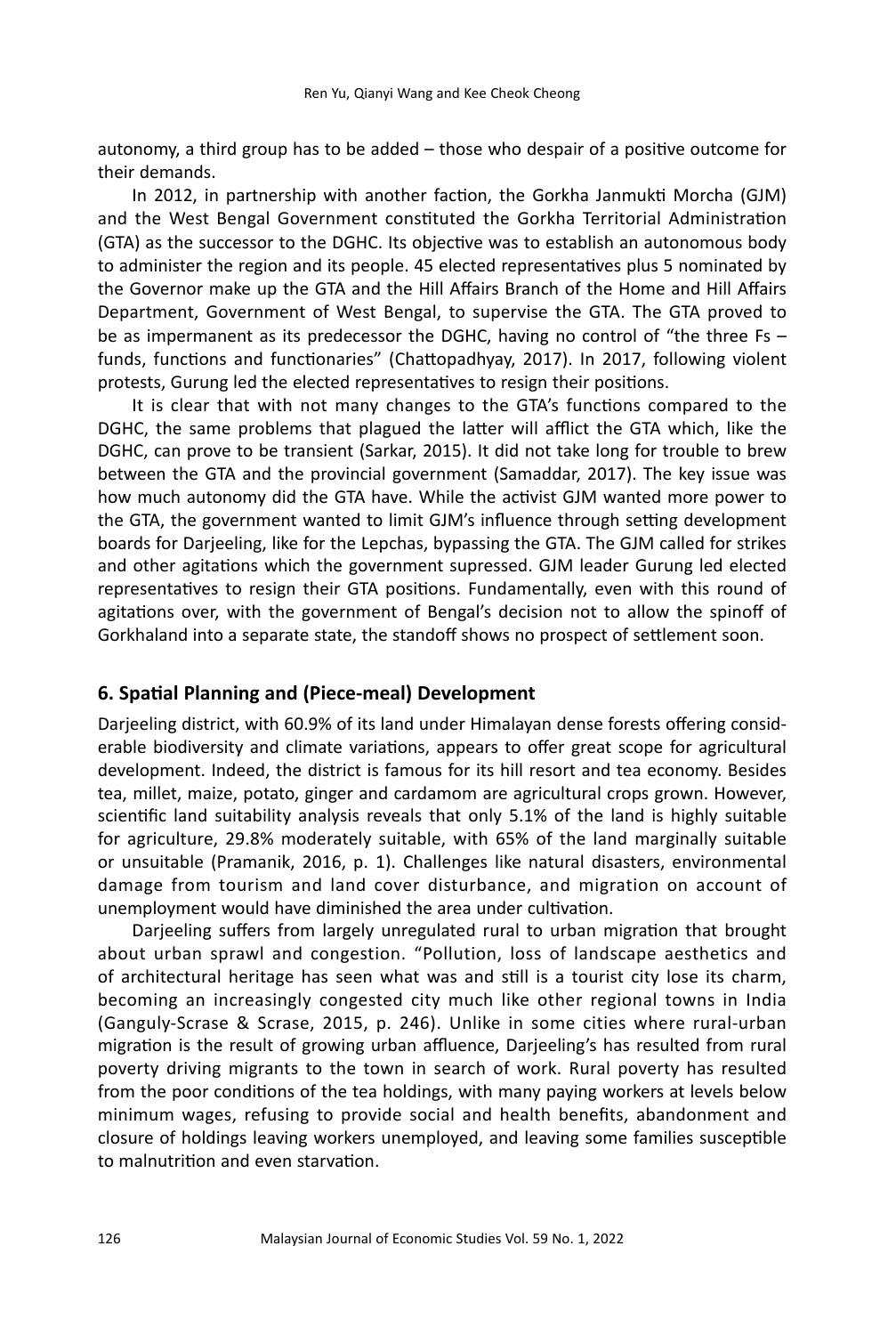Rural-urban migration has also led to tension between rural migrants and urban residents (Brown et al., 2016). One reason is the participation of rural migrants in local politics has empowered them to challenge the standing of urban residents. Rural migrants are also seen as competing with urban residents for scarce resources, including habitable land, which, with frequent landslides, is in short supply. Together with the prevailing downbeat environment in the tea holdings, the urban residents have pinned the blame on the rural migrants and their push for Gorkhaland. This makes for conflict between rural migrants and urban residents.

These colliding interests make spatial planning well-nigh impossible. As one traveller describes it, Darjeeling is more like an "urban jungle in the mountains" in which the following are apt descriptions (Baxter, 2020):

- where zoning laws and codes are either ignored or don't exist;
- where utility cables and water lines intermingle and remain unapologetically in full view for all to see (and);
- where homes are added over the years and decades whenever the money trickles in.

Darjeeling is additionally described as "a crazy mess of steep, twisting streets and alleyways and towering hotel and apartment blocks slowly decaying in the clouds beneath a permacoat of neon moss and dampness" (Baxter, 2020).

However, this state of affairs is only partly attributable to urban-rural tensions. Also relevant is the agitation for Gorkhaland by Gorkha activists, and the absence of a development and/or conservation perspective in the GTA and the West Bengal state government.

## **7. Conclusion**

Together with the fame the town earned for the premium tea it produced, Darjeeling's history has been turbulent and a factor running through its politics, economics, administrative structure and absence of spatial planning. That history charts the arrival of Gorkhas to develop and provide labour for the growing tea economy in the hills around Darjeeling. In time this migrant community became an enclave located in India, in close proximity to their Nepalese cousins but isolated geographically, ethnically, culturally and linguistically from the rest of the state to which it was administratively attached. A history of administrative neglect has cut the community off from the political mainstream, and deepened their isolation.

But the sources of tension today are only partly attributable to history. Their distinctiveness and isolation have sharpened their sense of identity, strengthening activist demands for separate statehood and narrowing the space for negotiation and prospects for compromise. Their deteriorating living standards, particularly on the tea estates, only reinforced their demands.

For its part, the West Bengal government had made some effort to cater to Gorkha demands for self-government in the establishment of the Darjeeling Gorkha Hill Council and Gorkha Territorial Administration. But the government's efforts to contain the activist GJM, the limited autonomy these local councils enjoyed, together with the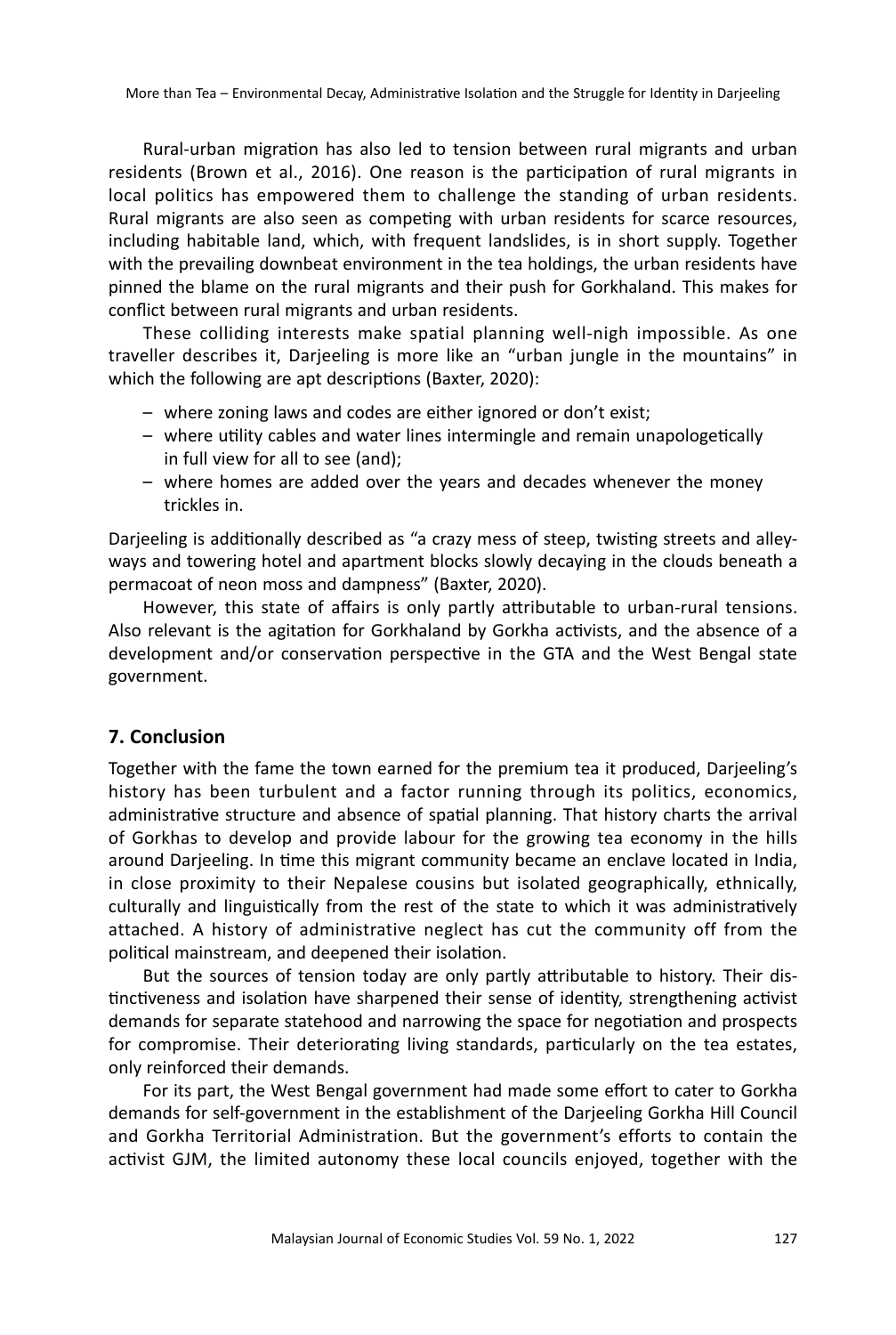limitations of the leaders who headed the Gorkhaland agitations, saw both institutions doing little for the development of the area. But the responsibility for Darjeeling's development, past, present and future ultimately rests with the government of West Bengal and also the central government. That neither had allocated sufficient resources to ensure the development of an area that produces a high-value premium product and is a major tourist attraction suggests the dominance of non-economic factors over economic rationale in decision-making. Introducing irritants of the Gorkha community shows a lack of empathy for the community by the West Bengal government in the face of the Gorkhas' antagonistic stance leaves little room for compromise and does not bode well for Darjeeling's future in general and the Gorkhaland issue in particular.

Yet, to the extent that years of agitation has produced little by way of results and the compromised quality of the Gorkha leadership itself combined with deteriorating economic conditions among the Gorkha community, an increasing number of the Gorkha community is ready to come to a compromise. Mediated negotiations, with some flexibility exhibited by both sides replacing the intransigent stance currently adopted, as well as some empathy may produce a longer-term solution that has so far eluded them.

Finally, the story of the Gorkha in Darjeeling is one of a group of historical migrants whose strength in numbers and dominance in a major industry encouraged them, through activist leadership, to push for the formation of a state separate from West Bengal. Given the potential precedent this might set, the state and national governments naturally opposed this demand. But in focusing on the primacy of this demand, the welfare of the Gorkha community continues to suffer both from the lack of attention from the state government and at the hands of their own leadership.

#### **References**

- Agarwal, K. (2017, June 20). Darjeeling unrest: Here is a history of the Gorkhas and a lazy hamlet called Dorjeling. *Indian Express*. https://indianexpress.com/article/research/darjeelingunrest-here-is-a-history-of-the-gorkhas-and-a-lazy-hamlet-called-dorjeling-4710333/
- Banu, S. (2019). Effects of tourism on natural environment of the hilly region of Darjeeling. *Journal of Emerging Technologies and Innovative Research, 6*(1), 369–375.
- Basak, P. (2013, September 1). Strike cripples Darjeeling economy. *Business Standard*. https://www. business-standard.com/article/politics/strike-cripples-darjeeling-economy/113090100389\_1. html
- Baxter, D. (2020, March 6). The two faces of Darjeeling hill station. *Awaygowe*. https://www. awaygowe.com/darjeeling-hill-station-india/
- Besky, S. (2013). *The Darjeeling distinction: Labor and justice on fair-trade tea plantations in India*. University of California Press.
- Bhattacharya, R. (2018). Darjeeling tea industry: Present and future. *Darjeeling Tourism*. htpps:// www.darjeeling-tourism.com/darj\_0000bd.htm
- Bhattacharya, R., & Chakraborty, A. (2021, April 17). Darjeeling dilemma: Gorkhaland in hearts, but 'our bellies tied to tourism, another lockdown will finish us. *Indian Express*. https:// indianexpress.com/article/india/west-bengal-darjeeling-dilemma-gorkhaland-in-hearts-butour-bellies-tied-to-tourism-7276545/
- Bhutia, L.G. (2021, April 9). Darjeeling's dilemma: Who will speak for the hills? *Open*. https:// openthemagazine.com/feature/darjeelings-dilemma/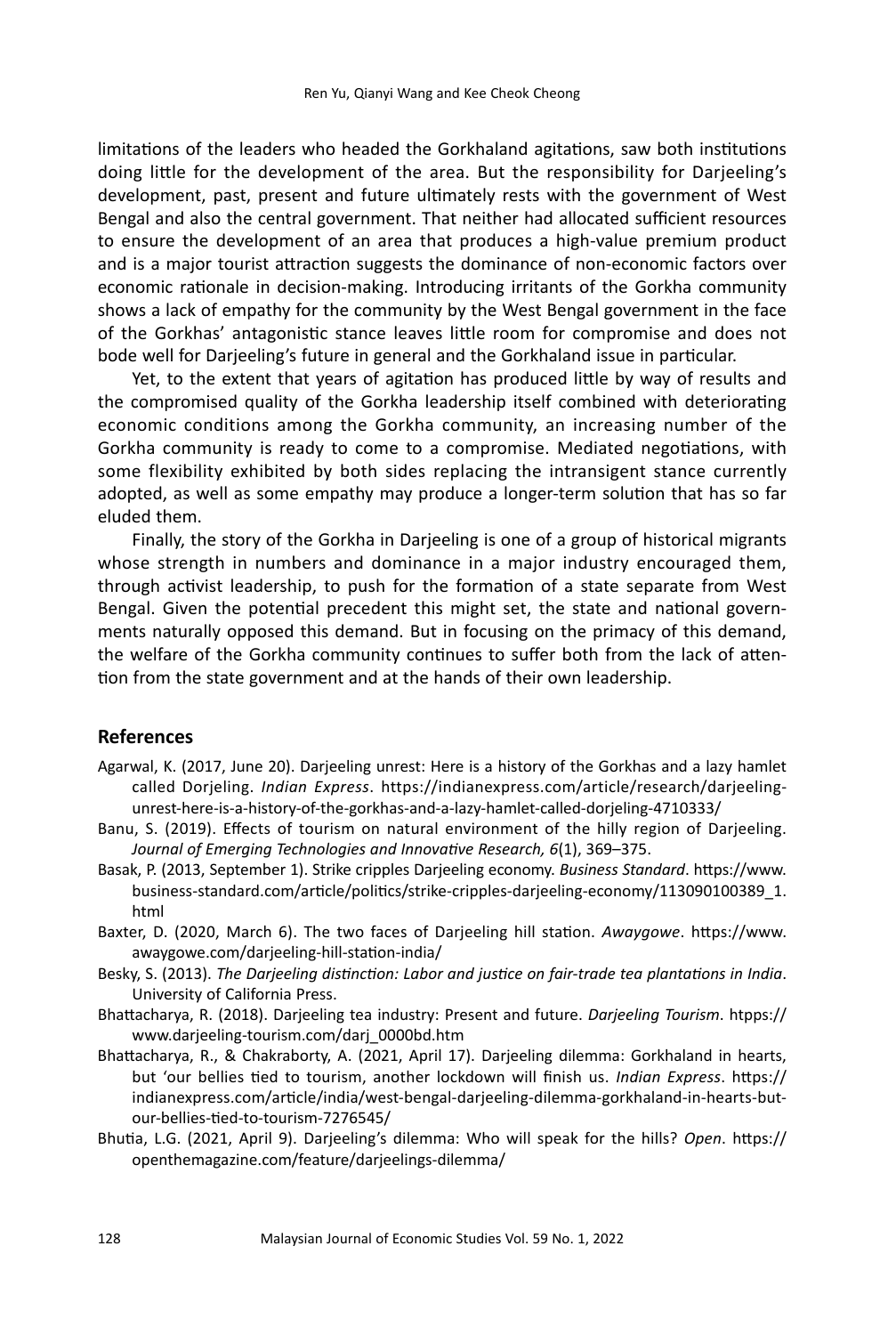- Bhutia, S. (2015). Sustainable tourism development in Darjeeling Hills of West Bengal, India: Issues & challenges. *Global Journal of Human-Social Science, 15*(3), 1–10. https://social scienceresearch.org/index.php/GJHSS/article/view/1561
- Brown, T., Ganguly-Scrase, R., & Scrase, T.J. (2016). Urbanization, rural mobility, and new class relations in Darjeeling, India. *Critical Asian Studies, 48*(2), 235–256. https://doi.org/10.1080/ 14672715.2016.1164392
- Butterworth, A. (2015, October 2). *The history of tea: From China to India*. Royal Botanic Gardens Kew. https://www.kew.org/read-and-watch/the-history-of-tea-from-china-to-india
- Chatterjee, M. (2019). Urbanisation and rural change in West Bengal. *Anveṣak: Pathways for Changing Rural Landscape, 49*(1-2), 245–264. https://www.academia.edu/49487766/ Urbanisation and Rural Change in West Bengal
- Chattopadhyay, S.S. (2017, July 21). Hills in chaos. *Frontline*. https://frontline.thehindu.com/thenation/hills-in-chaos/article9749743.ece
- Chawla, A., Chawla, S, Pasupuleti, S., Rao, A.C.S., Sarkar, K., & Dwivedi, R. (2018). Landslide susceptibility mapping in Darjeeling, Himalayas, India*. Hindawi* (Special issue), Article 6416492. https://www.hindawi.com/journals/ace/2018/6416492/
- Chhetri, V. (2021, December 18). Darjeeling shut? Workers don't want to sweat. *The Telegraph Online*. https://www.telegraphindia.com/west-bengal/darjeeling-tea-garden-shut-workersdont-want-to-sweat/cid/1843745
- *Dawn*. (2009, December 12). Gorkhaland movement: Tourists start leaving Darjeeling. https:// www.dawn.com/news/508031/gorkhaland-movement-tourists-start-leaving-darjeeling
- Ganguly-Scrase, R., & Scrase, T.J. (2015). Darjeeling re-made: The cultural politics of charm and heritage. *South Asia: Journal of South Asian Studies, 38*(2), 246–262. https://doi.org/10.1080 /00856401.2015.1031203
- *GeoXchange* (2020, July 31). India: Incessant rains cause landslide risks in Darjeeling. https:// geoxchange.com/india-incessant-rain-cause-landslide-risk-in darjeeling/
- Ghosh, S., van Westen, C.J., Carranza, E.J.M., & Jetten, V.G. (2012). Integrating spatial, temporal, and magnitude probabilities for medium-scale landslide risk analysis in Darjeeling Himalayas, India. *Landslides, 9*(3), 371–384. https://doi.org/10.1007/s10346-011-0304-6
- Government of West Bengal. (2021). *History of Darjeeling*. Darjeeling government web. https:// darjeeling.gov.in/history/
- Government of West Bengal. (n.d.). *Darjeeling economy general information*. Darjeeling government web. https://darjeeling.gov.in/economy/
- Haber, D.B. (2004, January 13). Economy-India: Famed Darjeeling tea growers eye tourism for survival. *Inter Press Service*. www.ipsnews.net/2004/01/economy-india-famed-darjeeling-teagroweers-eye-tourism-for-survival/
- Hamilton, F.B. (1819). *An account of the kingdom of Nepal and of the territories annexed to this dominion by the house of Gorkha*. Edinburgh, Longman.
- Hardin, J.G. (2017, July 18). Darjeeling and the rise of Gorkhaland. *Kill Green*. htpps://www. killgreen.io/main/Darjeeling-rise-of-gorkhaland
- Jajoo. P. (2021). Morley-Minto reform 1909. *Modern Indian History*. https://glimpsesofhistory. com/category/modern-indian-history/
- Johnson, B. (2017). The East India Company and its role in ruling India. *Historic U.K.* https://www. historic-uk.com/HistoryUK/HistoryofEngland/The-East-India-Company/
- Kenden (2021, April 9). Darjeeling Gorkhaland an untold story and the unfulfilled dreams of many. *MyVoice*. https://myvoice.opindia.com/2021/04/darjeeling-gorkhaland-an-untoldstory-an-unfulfilled-dreams-of-many/
- Khawas, V. (2017, November 6). Why a separate state of Gorkhaland? *The Darjeeling Chronicle*. https://thedarjeelingchronicle.com/separate-state-gorkhaland/